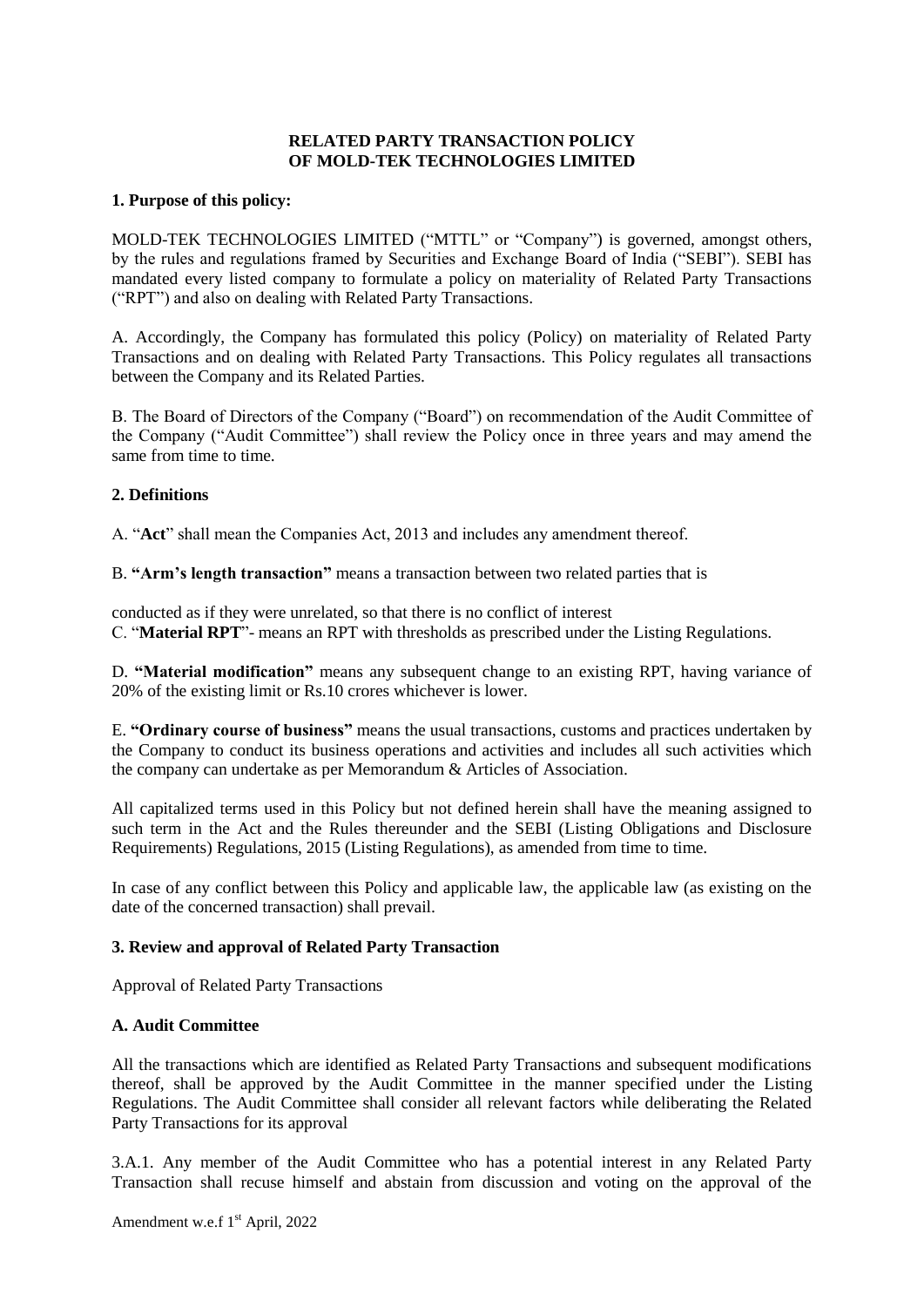Related Party transaction. A Related Party Transaction which is (i) not in the ordinary course of business, or (ii) not at arm's length price, would require approval of the Board or of shareholders, as detailed in subsequent paragraphs.

3.A.2. The Audit Committee may grant omnibus approval for Related Party Transactions which are repetitive in nature and subject to such criteria/conditions as mentioned under Regulation 23(3) of the Listing Regulations and such other conditions as it may consider necessary in line with this Policy and in the interest of the Company. Such omnibus approval shall be valid for a period not exceeding one year and shall require fresh approval after the expiry of one year.

3.A.3. The Audit Committee shall review, on a quarterly basis, the details of Related Party Transactions and material modifications thereof, entered into by the Company pursuant to the omnibus approval. In connection with any review of a Related Party Transaction, the Committee has authority to modify or waive any procedural requirements of this Policy.

3.A.4. A Related Party Transaction entered into by the Company, which is not under the omnibus approval or otherwise pre-approved by the Audit Committee, will be placed before the Audit Committee for ratification.

3.A.5. The Audit Committee shall also pre-approve related party transactions, where the Company is not a party, but the Company's subsidiary is a party, if the value crosses the thresholds as prescribed under the Listing Regulations.

## **B. Board of Directors**

3.B.1. In case any Related Party Transactions are referred by the Company to the Board for its approval due to the transaction being (i) not in the ordinary course of business, or (ii) not at an arm's length price, the Board will consider such factors as, nature of the transaction, material terms, the manner of determining the pricing and the business rationale for entering into such transaction. On such consideration, the Board may approve the transaction or may require such modifications to transaction terms as it deems appropriate under the circumstances. Any member of the Board who has any interest in any Related Party Transaction will recuse himself and abstain from discussion and voting on the approval of the Related Party Transaction.

## **C. Shareholders**

3.C.1. If a Related Party Transaction is (i) a material transaction as per Regulation 23 of the Listing Regulations, or (ii) not in the ordinary course of business, or not at arm's length price and exceeds certain thresholds prescribed under the Companies Act, 2013, then such RPT and any subsequent material modification thereto, shall require shareholders' approval by a resolution. In such a case, any member of the Company who is a Related Party, irrespective of being related to the said transaction or not, shall not vote on resolution passed for approving such Related Party Transaction.

D. The provisions of regulation  $23(2)$ ,  $(3)$  and  $(4)$  shall not be applicable in case of transactions entered into between a holding company and its wholly owned subsidiary and between two whollyowned subsidiaries, whose accounts are consolidated with such holding company and placed before the shareholders at the general meeting for approval.

E. In the event the Company becomes aware of a Related Party Transaction with a Related Party that has not been approved under this Policy prior to its consummation, the Company would obtain post facto approval from the Audit Committee, the Board and/or shareholders as required under applicable laws/ regulations. In case the Company is not able to take such prior approval from the Audit Committee, the Board and/or shareholders, such a transaction shall not be deemed to violate this Policy, or be invalid or unenforceable, so long as post facto approval is obtained as promptly as